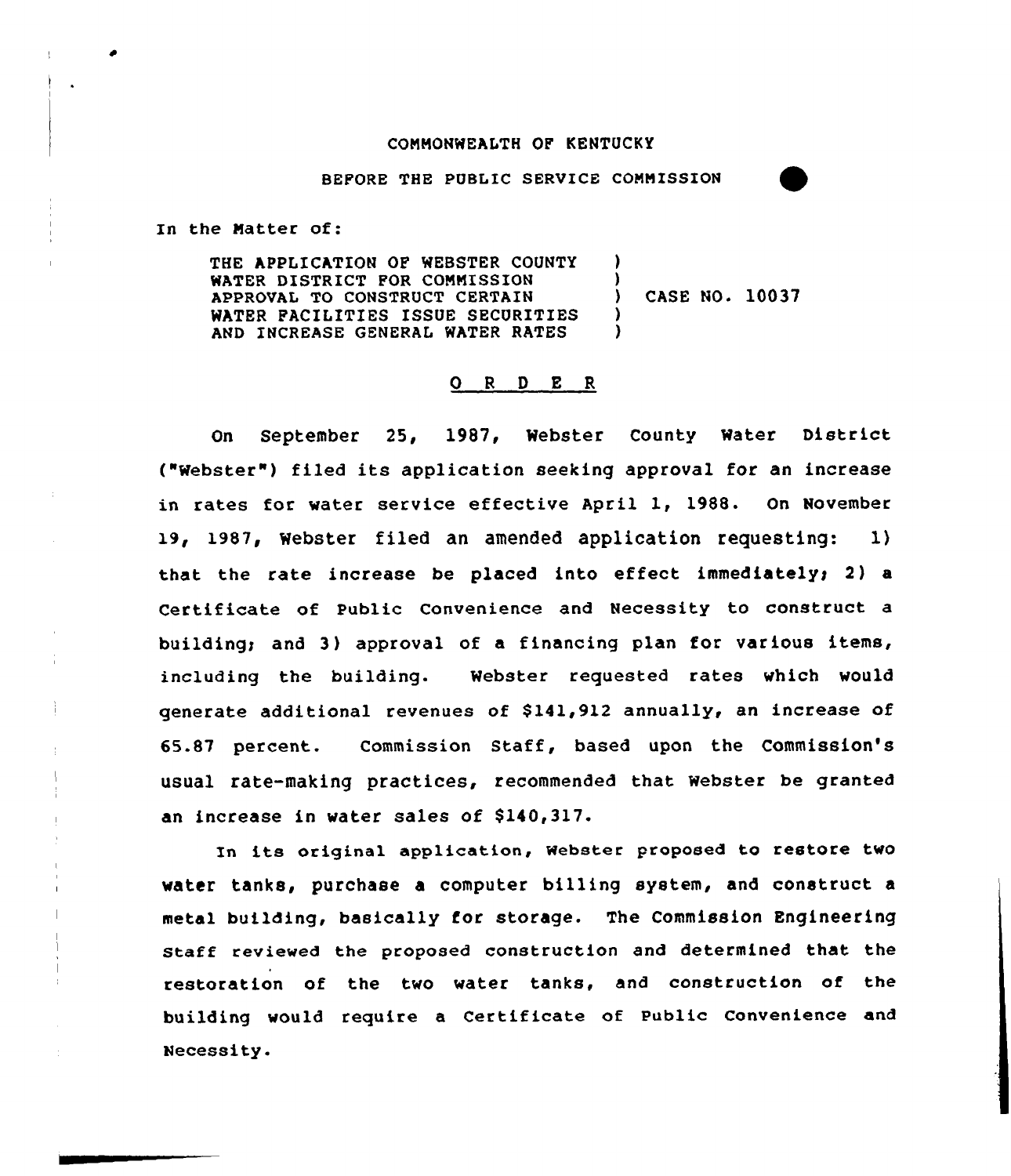An informal conference was held on November 10, 1987, end Webster decided to file an emended application zequesting <sup>a</sup> Certificate of Public Convenience and Necessity for construction of the building end approval of the revised financing plan. Webster decided to exclude the restoration of the two water storage tanks because they could not file the required information within the time constraints of the current case. The proposed construction consists of a  $50' \times 50' \times 14'$  storage building to store metexs, supplies, pipes and chemicals.

Webster proposed in its original application to borrow \$120,000 from a local bank to finance the aforementioned items in addition to repaying a portion of a grant received from the Green River Area Development District ("GRAD"). Webster received a \$30,000 grant from GRAD towards an estimated \$60,000 well renovation project. Under the terms of the grant, Webster was required to match the grant ox repay the difference. The well wes renovated during the test period at a cost of only \$44,605. Webster financed the renovation with the \$30,000 GRAD grant, a \$10,000 grant from the Webster County Fiscal Court, and \$4,605 from Webster's funds. Since Webster matched only \$14,605 of the \$30,000 GRAD grant, Webster must repay GRAD \$15,395.

In its amended application, Webster miscalculated the amount to repay GRAD. Due to the revised financing proposal for the building, the computer billing system, end repayment of the portion of the GRAD grant, Webster's loan should total \$40,135 instead of the \$ 39,688 proposed in the amended application. The

 $-2-$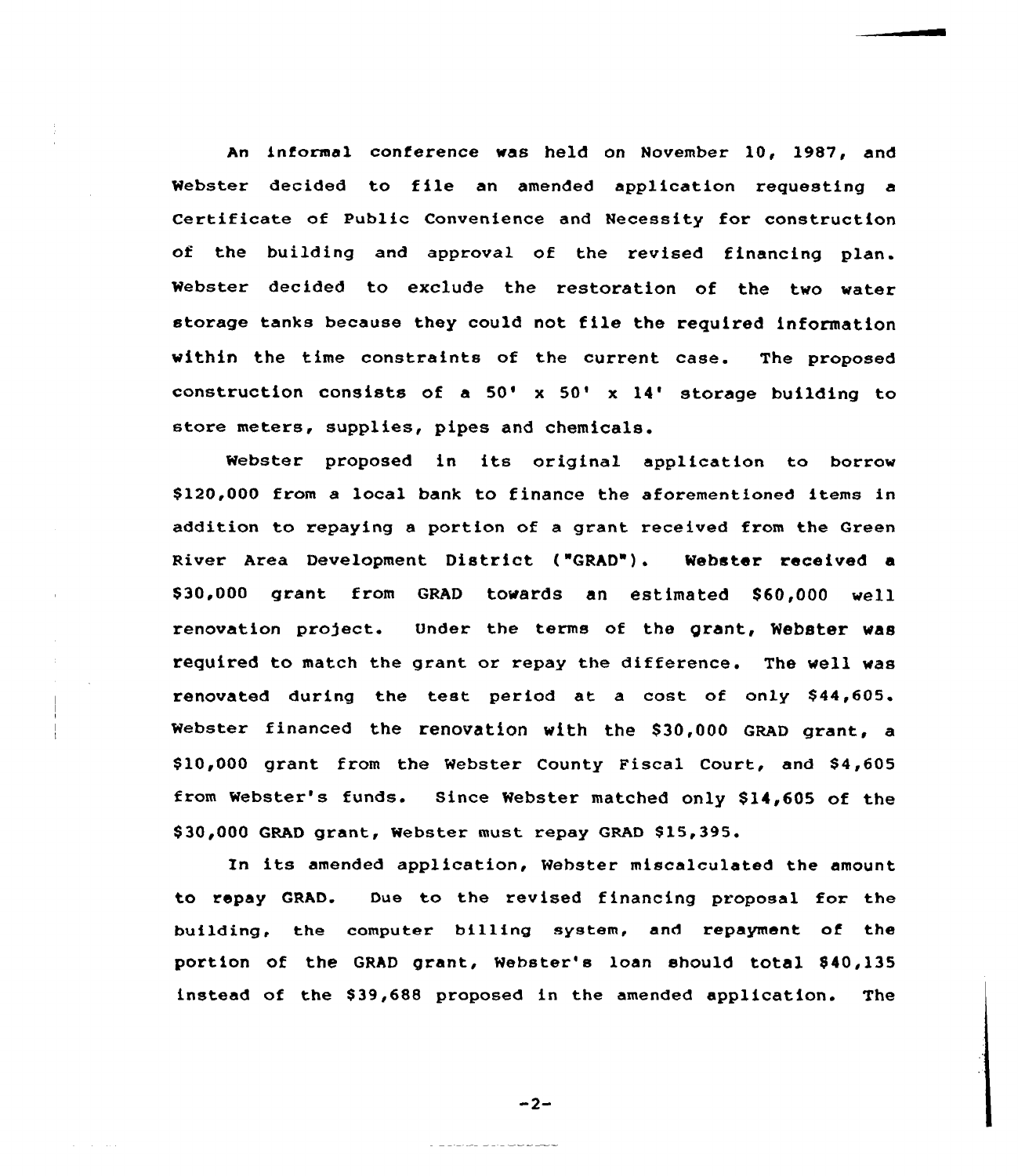building has a low bid cost of \$18,750, and the computer billing system has an estimated cost of \$5,990.

Commission Staff performed a limited review of Webster' operations for the purpose of evaluating the requested increase in rates. On January 25, 1988, Staff issued its report containing findings and recommendations related to the requested increase. Per a letter filed February 10, 1988, Webster accepted Staff's recommendations. The Commission received 11 protest letters from Webster's customers regarding the proposed rate increase. The Commission finds the recommendations contained in the Staff Report to be reasonable and, therefore, will grant the increase of \$140,317, resulting in annual operating revenues of \$ 359,305.

#### RATE DESIGN

In its report, Staff found that Webster's present and proposed rate structure could be simplified. Staff recommended that in the absence of <sup>a</sup> cost of service study it would not be in the best interest of the public, nor Webster, to initiate a new rate design.

While Staff has recommended that a cost of service study is not warranted in this case, the Commission hereby places Webster on notice that a cost of service study will be required as part of Webster's next rate proceeding.

#### NON-RECURRING CHARGES

Webster provided cost )ustification relating to various non-recurring charges. Webster proposed an equal deposit from all customers in the amount of \$20 pursuant to 80 MR 5:006, Section 7, Deposits.

-3-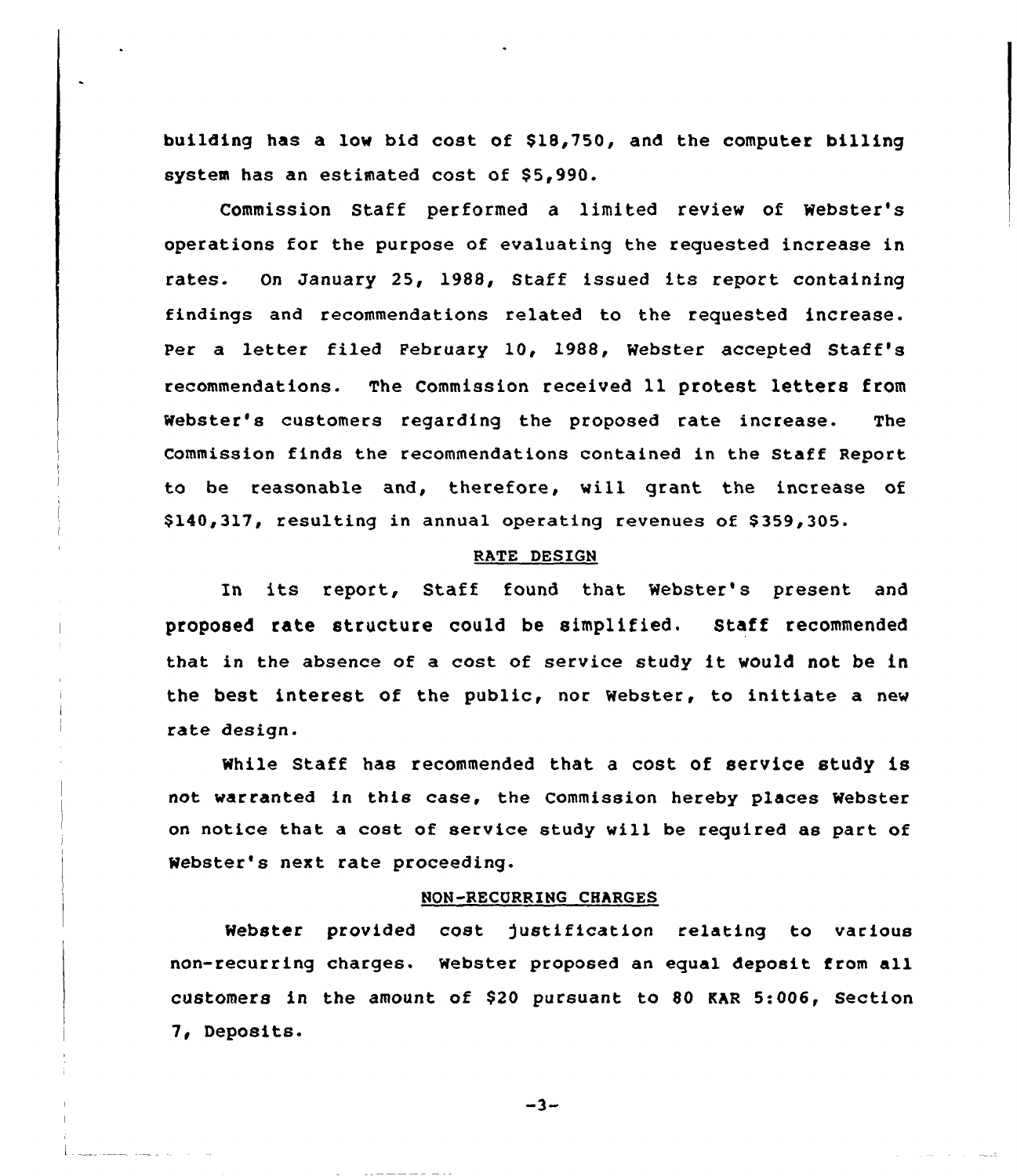Webster requested and provided cost justification for a reconnection charge of \$20, a disconnect charge of \$20, returned check charge of \$10 and a 10 percent late payment charge.

Webster proposed a meter test request charge of \$25 to be refunded, and the bill adjusted, if the tested meter shows to be more than <sup>2</sup> percent fast. Webster also proposed to include in its tariff a statement that any customer may request <sup>a</sup> meter test by written application to the Commission pursuant to 807 EAR 5:006, Section 21, Complaint Tests.

A meter recheck charge of \$15 was proposed for a trip to recheck a meter reading when the customer requests the meter to be rechecked for a correct reading and the meter was not misread.

Webster provided cost justification to establish a service investigation charge of \$25 per trip for service investigation during regular working hours if interruption of service is not caused by failure of the district's facilities. The proposed charge for investigation after working hours is \$40 per trip. The time and labor for these services is contracted to an individual who is not an employee of Webster.

Cost justification was provided to increase the 5/8 <sup>x</sup> 3/4 inch connection fee from \$150 to \$300. Webster additionally proposed to include in its tariff a statement that all connections larger than 5/8 <sup>x</sup> 3/4 inch shall be installed at an amount not to exceed the actual cost of materials, labor and overhead.

The Commission is of the opinion that the cost justification provided by Webster for these services is adequate, and the aforementioned non-recurring charges should be approved.

 $-4-$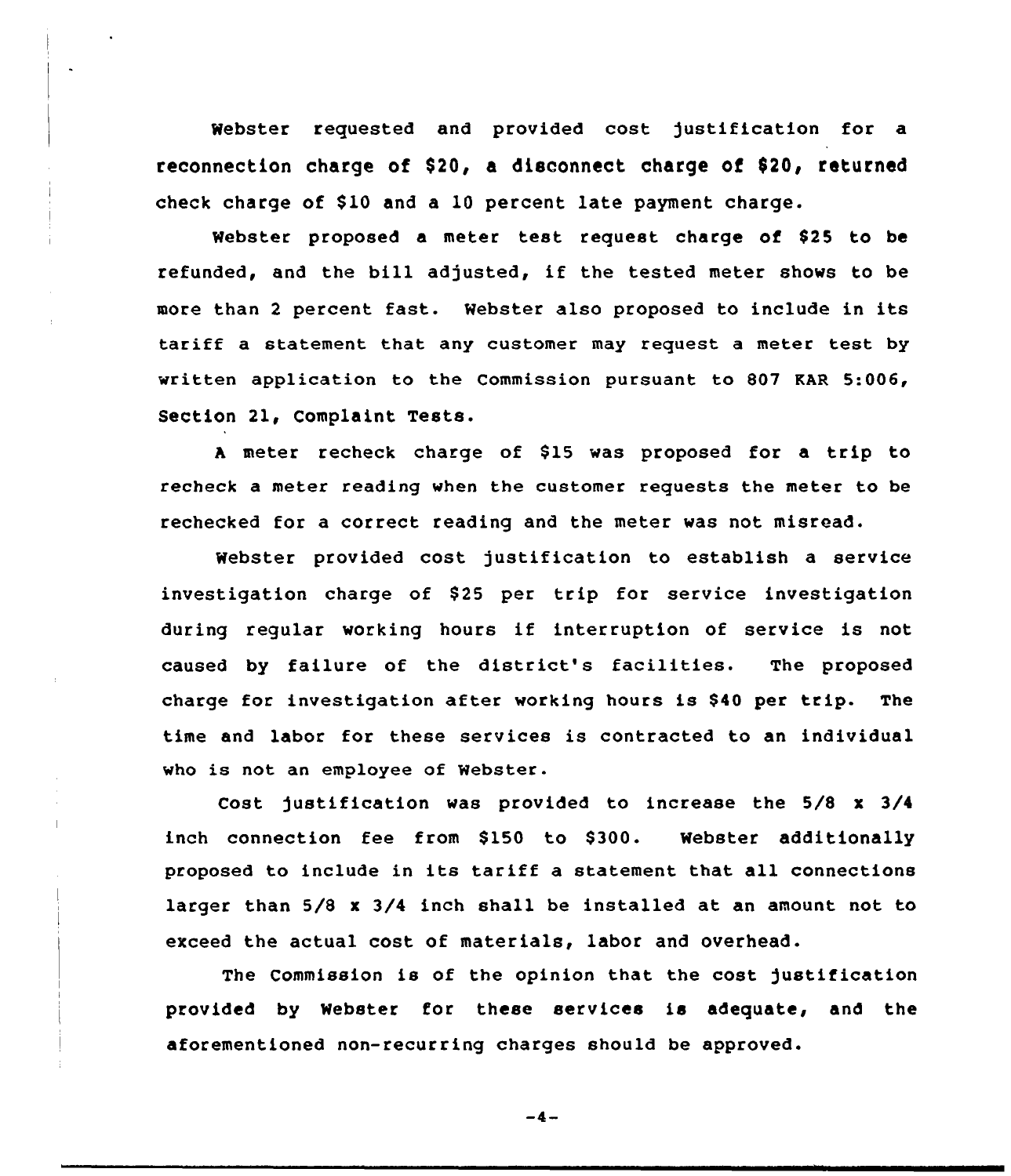Webster requested a charge of \$30 for a reconnect or disconnect if such service is performed other than during regular working hours. The cost justification provided for these charges increased transportation expense from \$9 during regular working hours to \$12.50 after hours. The Commission is of the opinion that transportation costs would not increase after working hours and has decreased the proposed charges by \$3.50 to \$26.50.

## FINDINGS AND ORDERS

The Commission, after consideration of the evidence of record, and being advised, is of the opinion and finds that:

1. Public convenience and necessity require that the constructon proposed in the application be performed and that a Certificate of public Convenience and Necessity be granted.

2. The proposed construction consists of a  $50' \times 50' \times 14'$ storage building. The low bid received for the proposed construction is \$18,750.

3. Webster should furnish duly verified documentation of the total cost of this project including the cost of construction and any other costs within the 60 days of the date that construction is substantially completed.

4. The financing plan proposed by Webster is for lawful ob)ects within its corporate purposes, is necessary and appropriate for and consistent with the proper performance of its service to the public and will not impair its ability to perform these services. The financing plan is reasonably necessary and appropriate for such purposes and should, therefore, be approved.

 $-5-$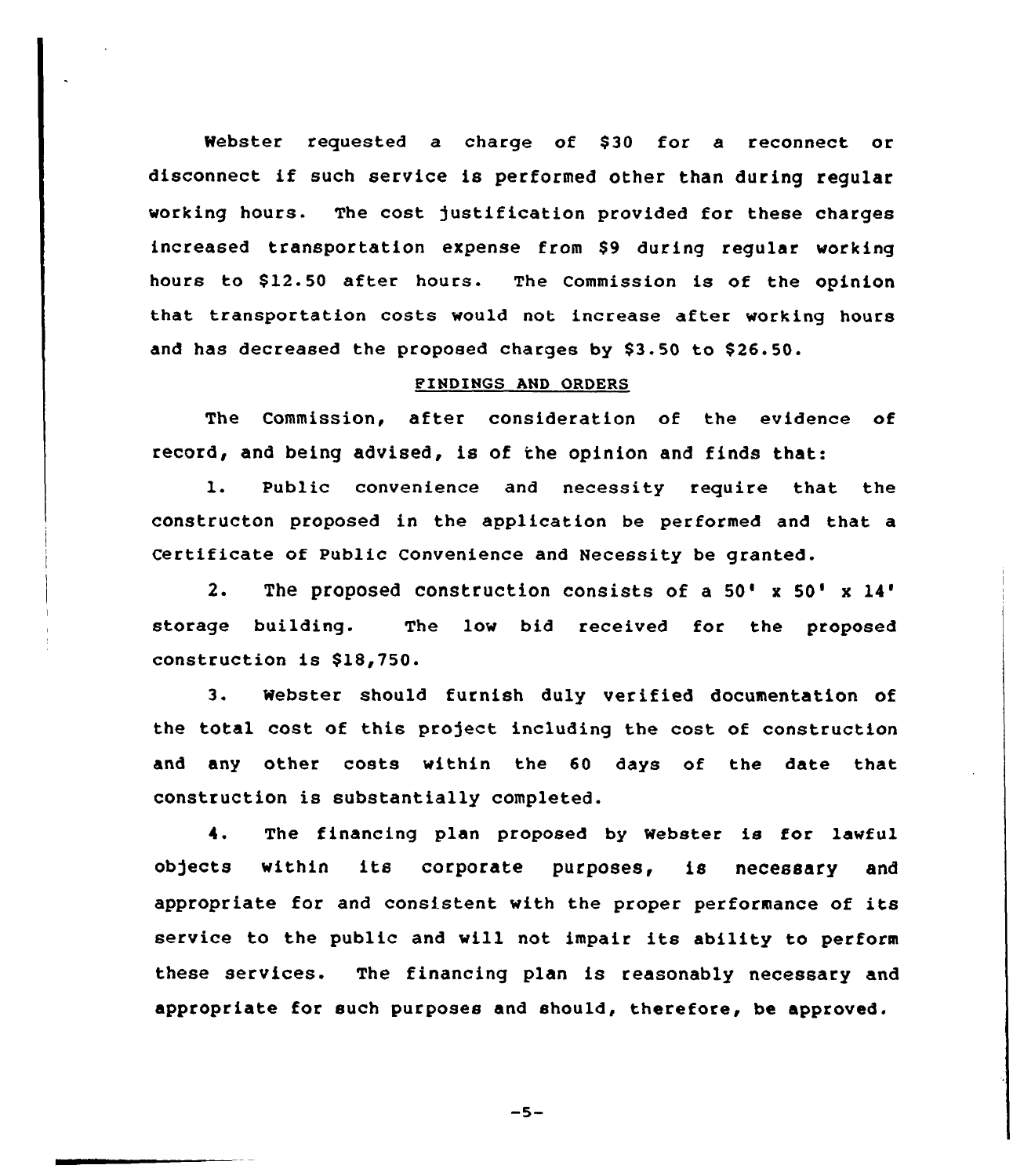5. The rates proposed by Webster would produce revenue in excess of that found reasonable herein and, therefore, should be denied upon application of KRS 278.030.

6. The rates in Appendix A are the fair, just and reasonable rates for Webster in that they are calculated to produce gross annual revenue from water sales of \$355,767. These revenues will be sufficient to meet Webster's operating expenses found reasonable for cate-making purposes, service its debt, and provide a reasonable surplus.

7. The proposed non-recurring charges as set out herein should be approved.

IT IS THEREFORE ORDERED that:

1. Webster hereby is granted <sup>a</sup> Certificate of Public convenience and Necessity to proceed with the proprosed construction project as set forth herein.

2. Webster's financing plan consisting of a bank loan for \$40,135 is hereby approved.

3. The rates proposed by Webster are hereby denied.

4. The rates and charges in Appendix <sup>A</sup> are approved for services rendered by Webster on and after the date of this Order.

5. webster shall comply with all the matters set out in Finding No. 3.

6. The proposed non-recurring charges as set out in Appendix <sup>A</sup> be and they hereby are approved.

7. Within 30 days from the date of this Order, Webster shall tile with the Commission its tariff sheets setting out the rates approved herein.

 $-6-$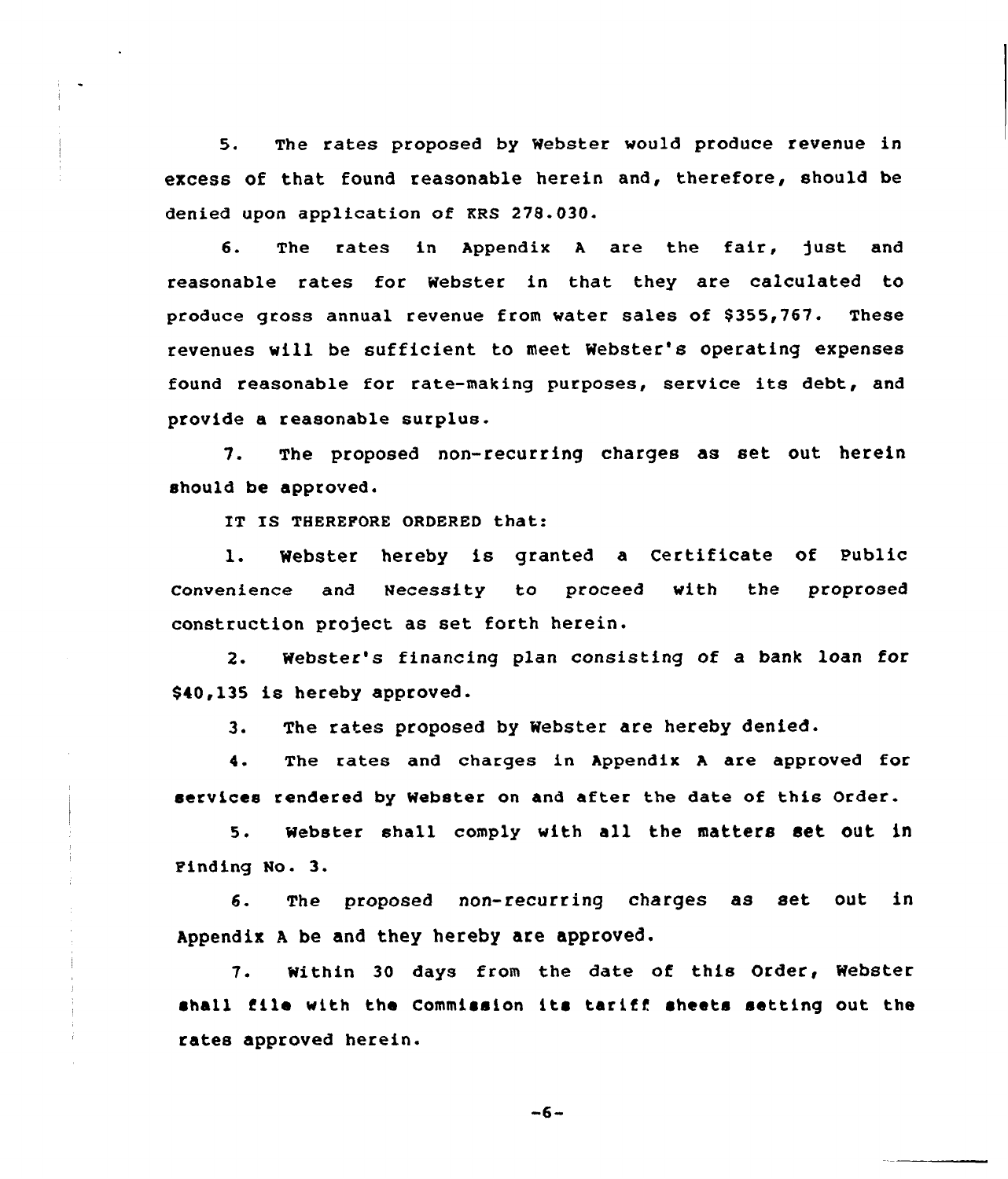Nothing contained herein shall be deemed a warranty of the Commonwealth of Kentucky, or any agency thereof, of the financing herein authorized.

Done at Prankfort, Kentucky, this 16th day of March, 1988.

PUBLIC SERVICE COMMISSION

Charles D. Heman p.

Ce Chairman

ATTEST!

Executive Director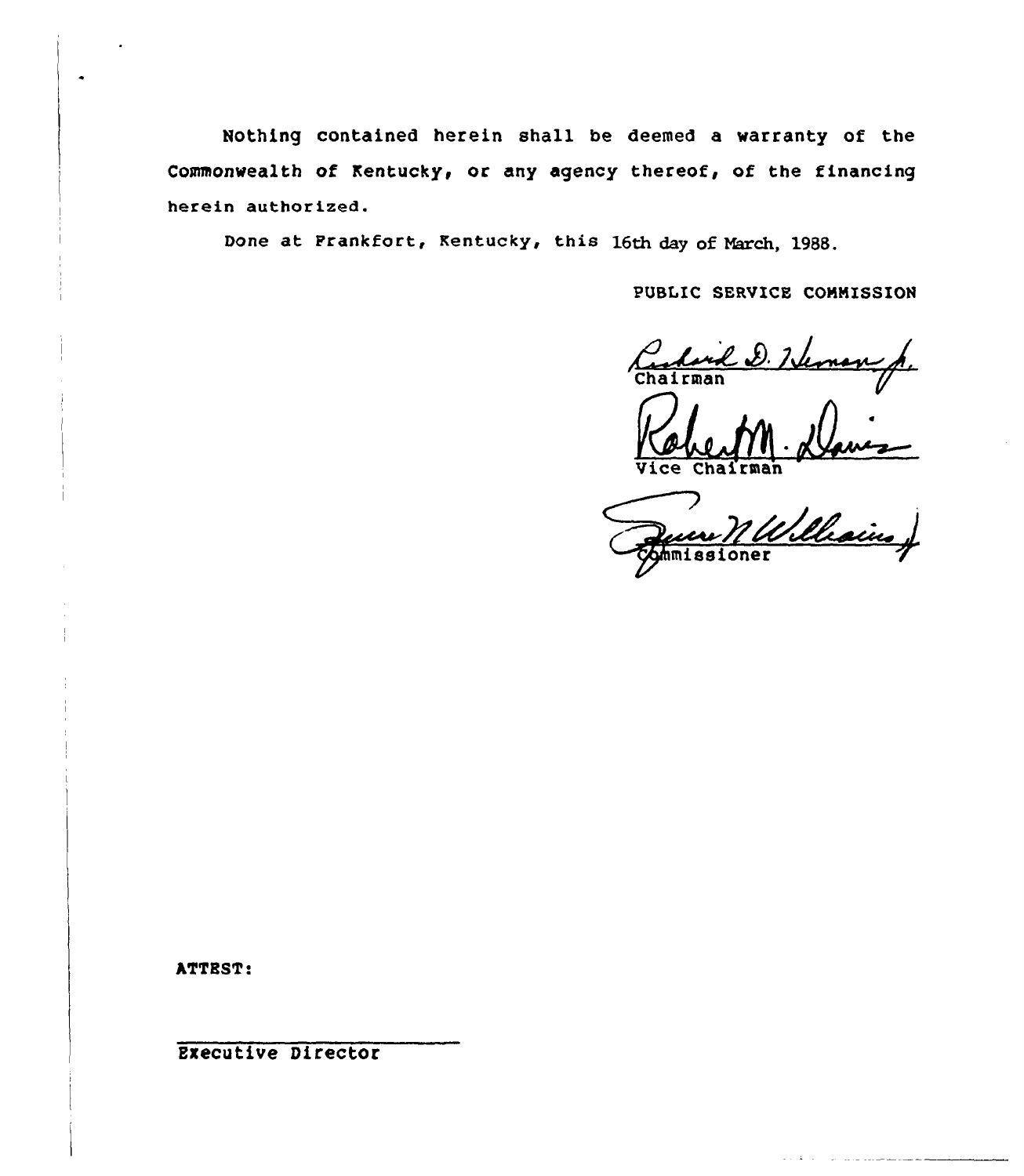## APPENDIX A

# APPENDIX TO AN ORDER OP THE KENTOCKY PUBLIC SERVICE COMMISSION IN CASE NO. 10037 DATED 3/16/88

The following rates and charges are prescribed for the customers in the area served by Webster County Water District. All other rates and charges not specifically mentioned herein shall remain the same as those in effect under authority of this Commission prior to the effective date of this Order.

RATES: Monthly

# 5/8 x 3/4 Inch Connection

| First 2,000 gallons<br>Next 4,000 gallons<br>Next 4,000 gallons<br>Next 20,000 gallons<br>Next 20,000 gallons<br>Next 50,000 gallons<br>Over 100,000 gallons<br>1 Inch Connection |  | \$11.50 Minimum Bill<br>5.20 per $1,000$ gallons<br>4.25 per 1,000 gallons<br>3.45 per 1,000 gallons<br>$2.90$ per $1,000$ gallons<br>$2.50$ per $1,000$ gallons<br>$1.70$ per $1,000$ gallons |
|-----------------------------------------------------------------------------------------------------------------------------------------------------------------------------------|--|------------------------------------------------------------------------------------------------------------------------------------------------------------------------------------------------|
| Pirst 10,000 gallons<br>Next 20,000 gallons<br>Next 20,000 gallons<br>Next 50,000 gallons<br>Over 100,000 gallons                                                                 |  | \$49.30 Minimum Bill<br>$3.45$ per $1,000$ gallons<br>$2.90$ per $1,000$ gallons<br>$2.50$ per $1,000$ gallons<br>$1.70$ per $1,000$ gallons                                                   |
| 1 1/2 Inch Connection<br>Pirst 15,000 gallons<br>Next 15,000 gallons<br>Next 20,000 gallons<br>Next 50,000 gallons<br>Over 100,000 gallons                                        |  | \$66.55 Minimum Bill<br>3.45 per 1,000 gallons<br>2.90 per 1,000 gallons<br>$2.50$ per $1,000$ gallons<br>$1.70$ per $1,000$ gallons                                                           |
| 2 Inch Connection<br>First 20,000 gallons<br>Next 10,000 gallons<br>Next 20,000 gallons<br>Next 50,000 gallons<br>Over 100,000 gallons                                            |  | \$83.80 Minimum Bill<br>3.45 per 1,000 gallons<br>2.90 per 1,000 gallons<br>2.50 per 1,000 gallons<br>$1.70$ per $1,000$ gallons                                                               |